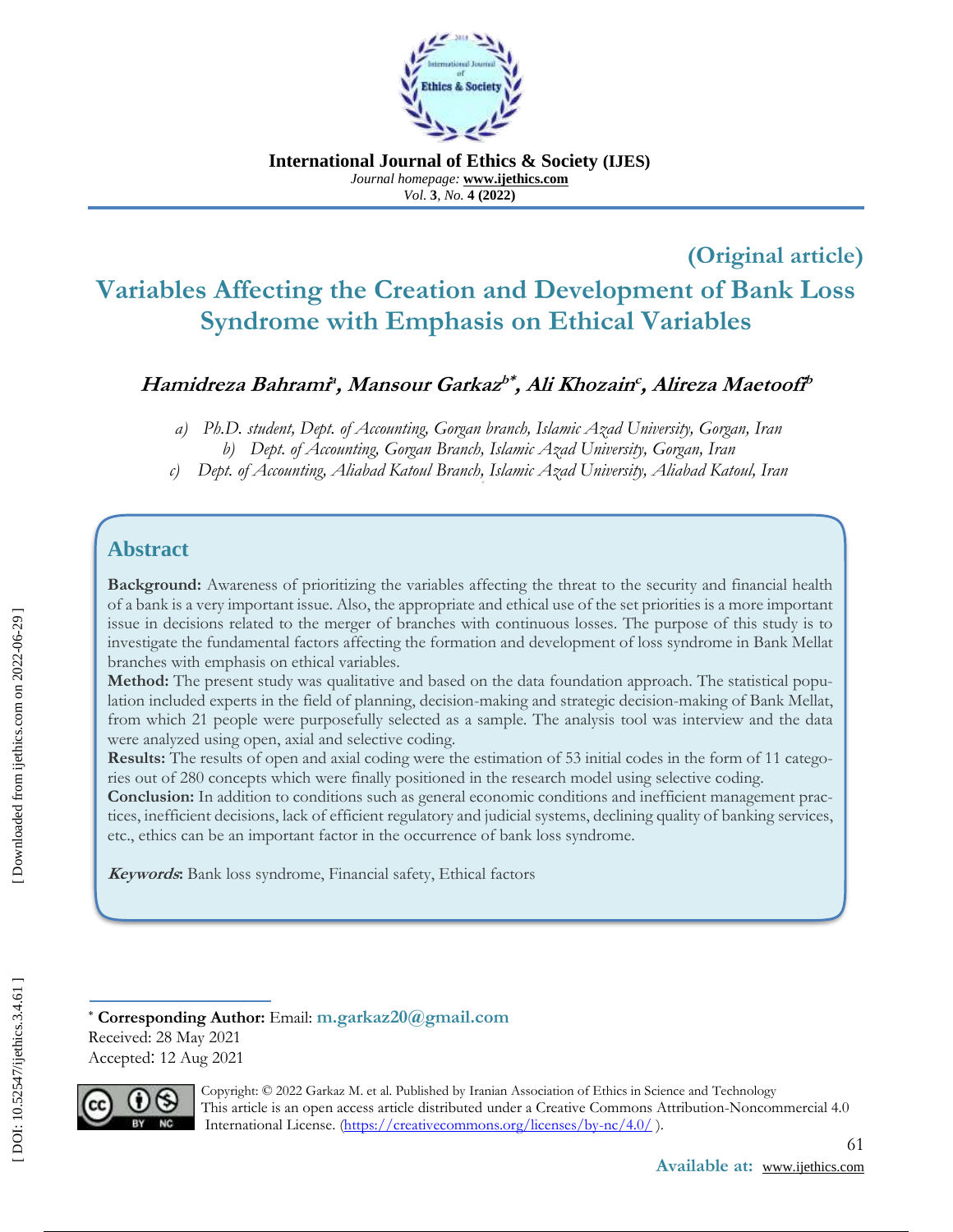# **Introduction**

One of the most important sectors of any country's economy is the capital market. Economic growth can lead to the development and prosperity of the capital market. On the other hand, achieving optimal economic growth and development is impossible without efficient financial institutions and proper equipping of financial resources. In this regard, efficient financial systems can lead to better allocation of resources and ultimately increase economic growth by obtaining information about investment opportunities, consolidating and equipping savings, monitoring investments and exercising corporate governance, facilitating the exchange of goods and services, and managing risk. (1, 2).

The banking industry is one of the most important sectors of the country's economy, which can provide the grounds for economic growth and prosperity by properly organizing and managing its resources and expenditures (3 and 4).

Banks and financial institutions have a very important and decisive role in resource allocation, economic growth and job creation. The existence of efficient financial companies is necessary for the growth and support of economic growth for any country (5). Also, the banking industry is one of the most complex industries in the world and has a major share in the assets and wealth of countries. In the UK, 25% of GDP is generated by the financial services sector  $(6, 7)$ .

One of the financial ills in any country is Bank Loss Syndrome. Theories of organizational syndromes in general or in particular derive from theories of organizational psychology or sociological -organizational (8). In recent years, for various reasons, bank branches have suffered continuous losses and the financial loss syndrome has emerged in them (9). Failure to correctly diagnose the type of financial disease formed and developing and metastasizing may inflict an irreparable blow on the bank and perhaps the entire banking network of the country.

Hence, a new financial -ethical engineering is needed to deal with this syndrome. In addition to their core responsibilities, banks also play an important role in achieving equitable income distribution, reducing poverty and class divisions, legislation, and the activities of businesses in the financial and real sectors of the economy. Influencing issues such as equitable distribution of income and reducing the level of poverty and deprivation in society, creates a special place for this system that can be defined in the context of ethical banking (10).

Ethical banking as a subset of ethics in the economy has a special place among the world's leading banks and a broad consensus has emerged on the need to develop ethical banking (11). Ethical banking is a way of showing that economic profit should not be an end in itself, but an end in which banks should pursue their mission (12). The most important ethical components in the banking industry are honesty, impartiality, trust, compliance and transparency (13).

Ethical orientations are used as a guide in decisions related to the merger or non -merger of branches and giving a deadline to this group of branches to exit the loss. In fact, the ethical approach as a new model in the banking system has a special place that the most objective presence of ethics in the banking system is the same set of rules of conduct with ethical codes.

Observing crises and problems such as non -compliance with standards and professional ethics in the field of decision -making regarding the merger of loss -making branches, makes the issue of ethics in banking decision -making important. Therefore, in the decision -making and decision -making processes for the merger of loss-making branches, the use of ethical and fair approach in order not to lose the financial rights of the manpower of the merged branches, is highly emphasized.

The recommendation is that better decisions should be made using the ethical approach to manage the variables affecting the formation and development of the loss syndrome of bank branches, which are ranked according to the network analysis method. Ethical orientations act as a guide in decisions related to the merger or non-merger of branches and granting time to these branches to eliminate losses. Therefore, in the present study, with the aim of answering the basic question: What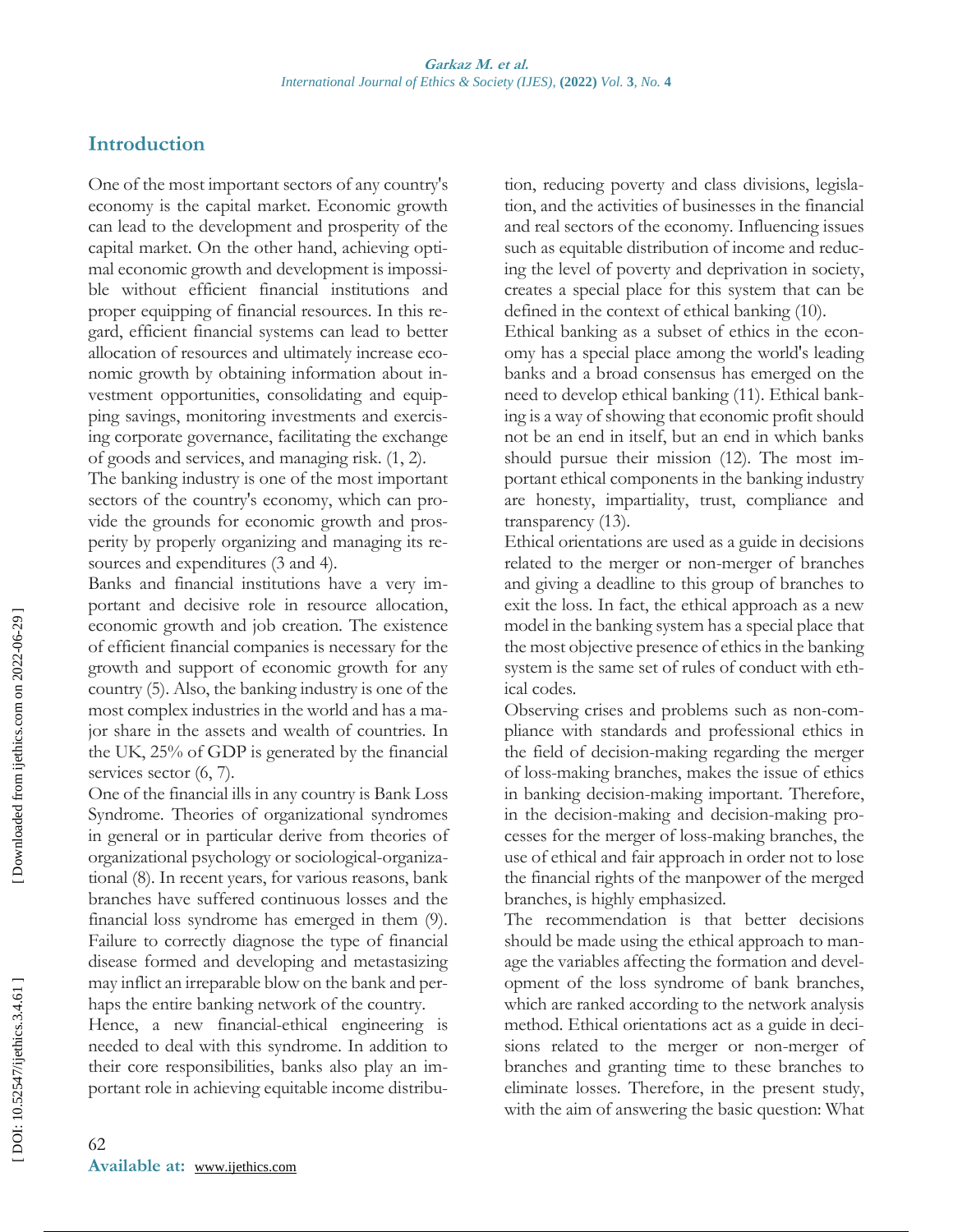are the effective variables on the creation and development of Bank 15 loss syndrome and what are the ethical factors in this regard?

### **Material & Methods**

The present study was qualitative and based on the data foundation approach. The statistical population included experts (managers, experts and bankers) specializing in the discussion of Bank Mellat's Balanced Scorecard (BSC) system, from which 21 people were purposefully selected as a sample. The characteristics of the sample group are presented in Table 1. The interview analysis tool was semi -structured and answered with open-ended questions. The following was done for the validity and reliability of the interviews: 1. Accurate and detailed notes of interviews 2. Using quality audio recorder for accurate re-

- 
- 
- cording of utterances 3. Matching the recorded files with the summarized notes and completing the details left in the note -taking
- 4 . Using and sending an open questionnaire to those experts who, after several times and coordination, were not able to meet with them in person.
- 5 . Resolving ambiguities by making phone calls, text messages or from cyberspace (WhatsApp and Telegram) with experts with whom it was not possible to meet in person but had answered the open questionnaire questions.
- 6 . Reading propositions for another range of experts and open coding by them separately
- 7 . Sharing the extracted concepts and extracting the final concepts

Finally, the data were analyzed using open, axial and selective coding methods.

Axial category **I** Imbalance and reduction of health

| <b>Work experience</b>    | $5-15$ ys             |    |  |
|---------------------------|-----------------------|----|--|
|                           | $16-20$ ys            | 3  |  |
|                           | Over 21ys             | 11 |  |
| <b>Number of articles</b> | Less than 5           | 18 |  |
|                           | 6-10 articles         | っ  |  |
|                           | More than 10 articles |    |  |
| <b>Education degree</b>   | M.A                   |    |  |
|                           | Ph.D. student         | 10 |  |
|                           |                       |    |  |

**Table 1: Demographic characteristics**

### **Results**

### **Open coding**

At this stage, the data obtained from the interviews were reviewed and research -related concepts were extracted. Results of qualitative data open coding 53 open codes were identified among the concepts. **Axial coding** 

The researcher's task at this stage was to "categorize and compare" the titles extracted from the data. Axial coding leads to the creation of groups and categories. All similar codes are in their own group. In the Axial Coding section, 53 primary codes in the form of 11 categories are presented in Table 2 under the headings Categories.

### **Selective coding**

Selective coding is the process of integrating and improving categories. At this stage of coding, a theory of the relationships between the categories in the axial coding model is written. In other words, selective coding captures the findings of previous coding steps, selects the central category, systematically relates it to other categories, proves those relationships, and the categories that need further improvement and development. It completes, therefore, the central category is a very important part of the integration and improvement of categories. Table 2 shows the categories and subcategories of the selected coding .

> Asset and debt gap Income -cost gap Imbalance in cash flow

| 001: 10.52547/ijethics.3.4.61 |  |  |
|-------------------------------|--|--|
|                               |  |  |
|                               |  |  |
|                               |  |  |

### **Table 2: Selective coding**

**Type of category Category Open code**

level and decrease of financial security of the branch

63 **Available at:** www.ijethics.com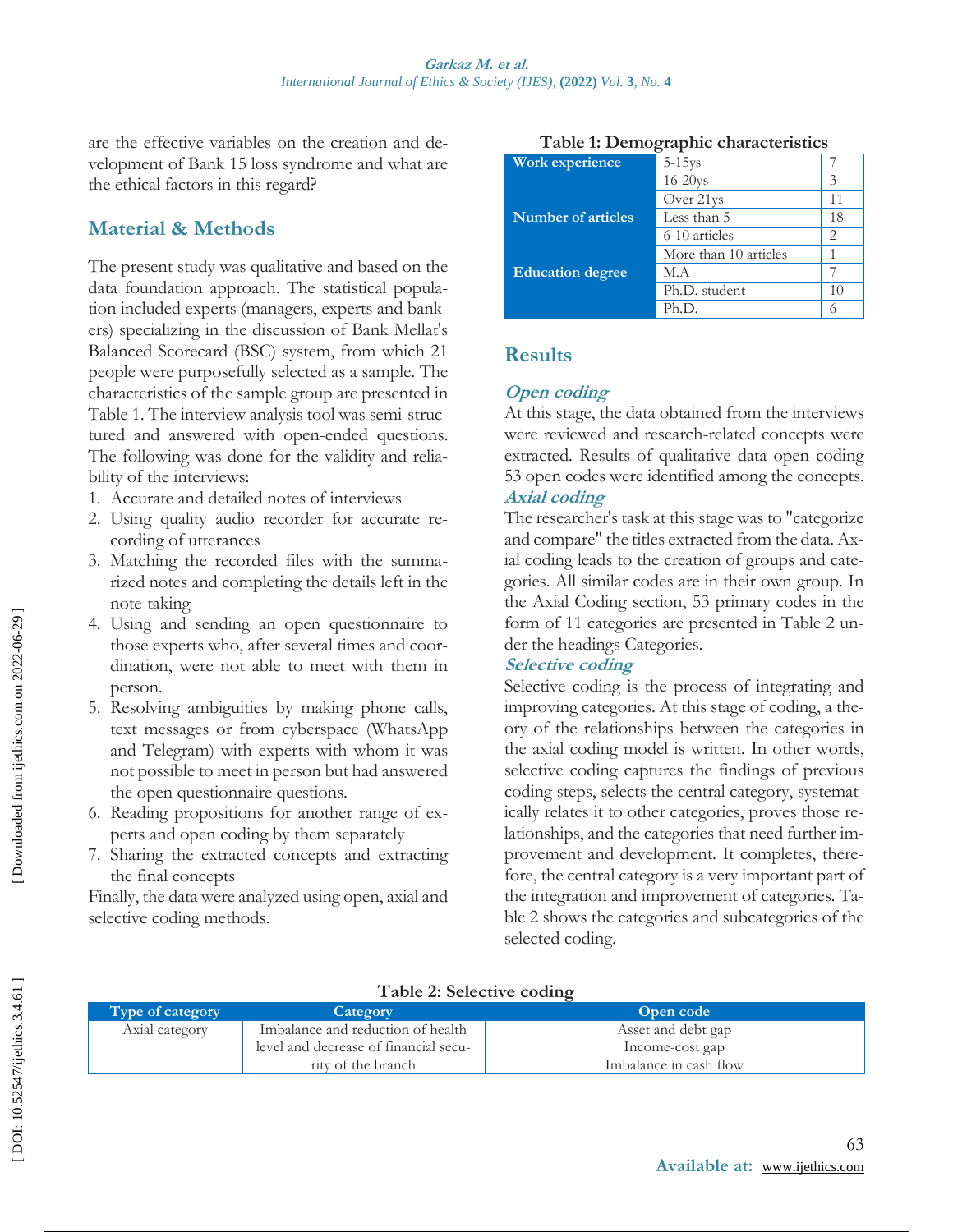#### **Garkaz M. et al.** *International Journal of Ethics & Society (IJES) ,* **(2022)** *Vol.*  **3***, No.* **4**

| Casual conditions      | Decreased adherence to organiza-                      | Decreased attention to organizational ethics                                                                     |
|------------------------|-------------------------------------------------------|------------------------------------------------------------------------------------------------------------------|
|                        | tional ethics values in the branch                    | Reduce attention to work and collective effort                                                                   |
|                        | team                                                  | Decreased attention to eager service                                                                             |
|                        |                                                       | Decreased attention to value creation and excellence                                                             |
|                        |                                                       | Reduce attention to commitment                                                                                   |
|                        |                                                       | Decreased attention to trust and loyalty                                                                         |
|                        |                                                       | Reduce attention to the criterion of responsibility                                                              |
|                        |                                                       |                                                                                                                  |
|                        |                                                       | Reduce attention to the ease and simplicity of processes<br>Decreased attention to the criterion of transparency |
|                        |                                                       | Reduce attention to the criteria of creativity and innovation                                                    |
|                        |                                                       |                                                                                                                  |
|                        | Decreased quality of banking prod-                    | Unattractive deposit products                                                                                    |
|                        | ucts                                                  | Unattractive credit products                                                                                     |
|                        |                                                       | Decreased quality of IT tools                                                                                    |
|                        | Improper risk management                              | Lack of attention to the concept of cost -benefit of custom-<br>ers                                              |
|                        |                                                       | Lack of attention to credit, financial and liquidity risk                                                        |
|                        | Inadequate leadership skills of the<br>branch manager | Non-charismatic personality without interaction<br>Introverted character                                         |
|                        |                                                       | Low level of knowledge, personal studies and knowledge                                                           |
|                        |                                                       | management skills                                                                                                |
|                        | Improper combination of personality                   | Significant share of the number of passive characters in the                                                     |
|                        | and age of the branch team                            | team                                                                                                             |
|                        |                                                       | Average job experience very low or very high                                                                     |
| Background condi-      | Improper pressures, behaviors and                     | Public references                                                                                                |
| tions                  | procedures                                            | Regulatory authorities                                                                                           |
|                        |                                                       | The pressures of judicial institutions and other institutions                                                    |
|                        |                                                       | Customers' opportunistic behaviors and attitudes                                                                 |
|                        |                                                       | Non-professional business rivals                                                                                 |
|                        |                                                       | Inappropriate conditions in the context of banking industry                                                      |
| Strategies             | Poor quality decision                                 | Failure to open in the basics of health and financial safety                                                     |
|                        |                                                       | Inadequate recognition of financial safety threats                                                               |
|                        |                                                       | Inadequate analysis of problems and disorders                                                                    |
|                        |                                                       | Indecision or decisions late                                                                                     |
|                        | Poor execution of decisions                           | Improper or incompatible actions                                                                                 |
|                        |                                                       | Lack of reform policies                                                                                          |
|                        |                                                       | Lack of follow-up for complementary therapies                                                                    |
|                        |                                                       | Failure to run a continuous check-up program                                                                     |
| Interfering conditions | Improper short-term procedures                        | Non-interactive budgeting of BSC branch indicators                                                               |
|                        |                                                       | Credit policies and non-native claims of the bank                                                                |
|                        |                                                       | Improper marketing and advertising practices                                                                     |
|                        |                                                       | Lack of sensitivity analysis calculations in the BSC bank sys-                                                   |
|                        |                                                       | tem                                                                                                              |
|                        |                                                       | Structural ambiguities and intra-organizational processes                                                        |
|                        |                                                       | not updated                                                                                                      |
|                        |                                                       | Instability in unit management                                                                                   |
|                        | Long-term inappropriate procedures                    | Improper training procedures                                                                                     |
|                        |                                                       | Insufficiency of control and internal supervision of the                                                         |
|                        |                                                       | branch                                                                                                           |
|                        |                                                       | Employee involvement with repetitive routines                                                                    |
|                        |                                                       | Decline in the level of emotional and financial intelligence<br>of the branch team                               |
|                        |                                                       | Opportunistic behaviors and attitudes of employees                                                               |
|                        |                                                       | History of the branch                                                                                            |
| Consequences           | Early formation of financial syn-                     |                                                                                                                  |
|                        | drome                                                 |                                                                                                                  |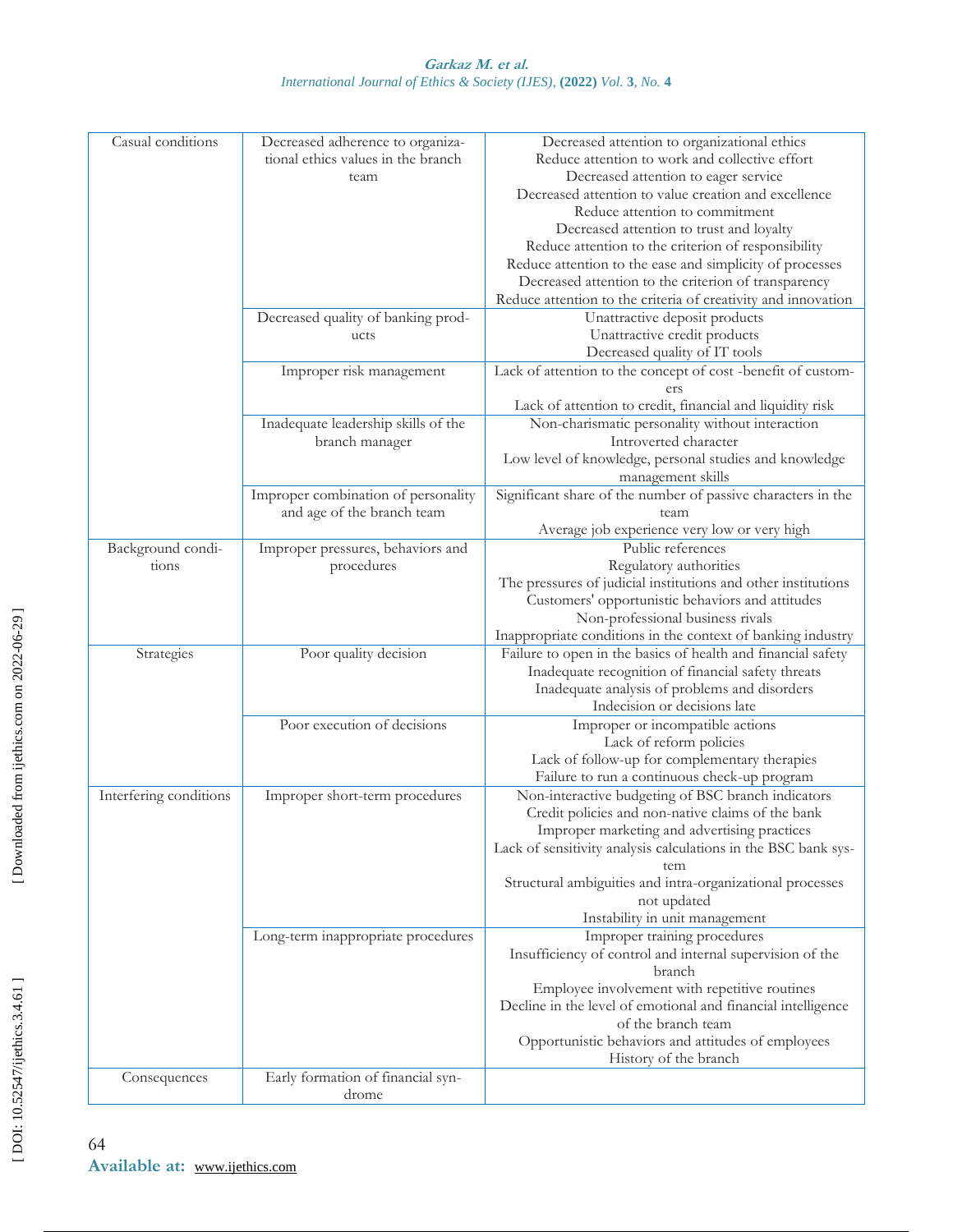#### **Garkaz M. et al.** *International Journal of Ethics & Society (IJES) ,* **(2022)** *Vol.* **3***, No.* **4**

| Formation of indifference disorder<br>syndrome         |  |
|--------------------------------------------------------|--|
| Development of financial syndrome<br>and branch merger |  |

# **Discussion**

The results of open and axial coding were the estimation of 53 primary codes in the form of 11 categories out of 280 concepts. In the present study, imbalances and declining health levels and declining financial safety formed the central dimension of the branch, which is directly related to the categories of declining adherence to organizational ethics values in the branch team, declining quality of banking products, improper risk management, inappropriate personality and leadership skills. The branch, the inappropriate combination of personality and age of the branch team were affected as causal conditions. This finding is consistent with research that emphasizes the role of organizational ethics values in healthy banking (16 -14). It is also consistent with studies that emphasize the role of bank management in bank returns (17, 18).

According to the results of the present study, inappropriate pressures, behaviors and procedures cause the decline of balance, health and financial safety of the branch. This finding is in line with a study that examines the legal authority of the banking regulator and emphasizes the importance of the role of government, judicial and regulatory authorities in the banking industry (19).

Also, the results of the present study indicate poor quality decision making and poor -quality implementation of decisions as inappropriate actions, reactions and strategies to face the safety and health threats of the financial unit, which can be based on the results of research on the importance of decision making. The financial and banking systems need to be explained (20, 21).

Also in line with some studies in the present study, such as inappropriate marketing and advertising practices (22), instability in unit management (3), inappropriate training practices (23), lack or decline in emotional and financial intelligence of the

branch team (24), the opportunistic behaviors and attitudes of employees (25) have been mentioned under the two categories of inappropriate short term and long -term procedures as intervening conditions.

Finally, in the present study, the categories of initial formation of financial syndrome, formation of indifference disorder to the syndrome and development of financial syndrome and branch merger have been mentioned as a consequence for bank imbalance and bank losses.

Based on the research findings, it is suggested to reduce the bank's loss level:

- The values of organizational ethics should be considered. In this regard, transparency of financial statements is one of the major ethical issues that plays an important role in the banking system. Depositors and shareholders have the right to access accurate and transparent information, and one of the goals of any banking system should be to create more transparency in the financial system.
- Considering the importance of the role of government, judicial and supervisory authorities in the banking industry and the formation of efficient regulatory systems, can undoubtedly prevent many moral corruptions in the banking system such as bribery, embezzlement, usury, unreality of some transactions, etc. It will take to create a bank loss syndrome.
- Choosing appropriate and efficient management that can make the right decisions at the right time is of great importance in the banking system because according to the results of this study, behind -the -scenes transactions and selection of inefficient managers, lack of transparency and inattention to auditing are reasons for banks.
- In general, in addition to the transparency of financial statements, evaluation of bank balance sheets, and proper monitoring of banks'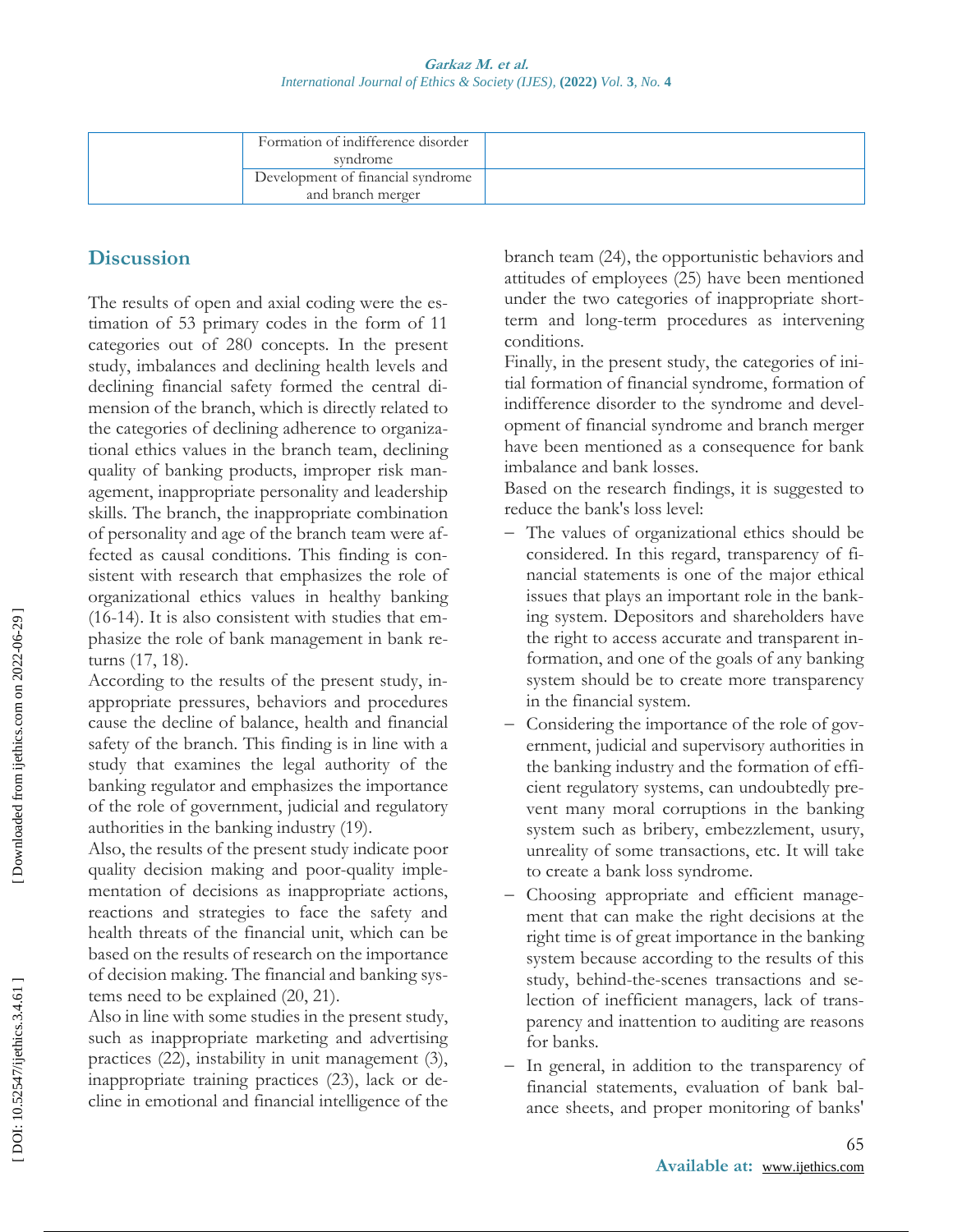performance, the prerequisites for reducing bank losses are changes in banking management, ensuring the accuracy of financial statements submitted by independent auditors. Successful banking practices in other countries, and eliminating distrust of the banking system through a targeted and long -term program, so that banks are sanitized and the capital adequacy ratio is improved.

### **Conclusion**

The purpose of this study was to investigate the variables affecting the creation and development of bank loss syndrome with emphasis on ethical variables. Profitability is one of the influential factors in evaluating the performance of banks and will undoubtedly have banking imbalances, assets and liabilities gaps, cost -income gaps and cash flow imbalances with consequences such as the development of financial loss syndrome and branch mergers. Had. Based on the results of the present study, the causal conditions that cause banking imbalance and as a result of the bank loss syndrome, a decrease in adherence to the values of organizational ethics in the branch team (reducing attention to work and collective effort and providing enthusiastic and value -creating services, decreased attention to commitment, building trust and loyalty, accountability and transparency) decreased quality of banking products, inadequate risk management and inadequate leadership and leadership skills of the branch.

Therefore, along with the general conditions of the economy and inefficient management practices, ethics can be an important factor in the occurrence of bank loss syndrome. With the movement of economic sciences towards the exploitation of ethics, banking has also moved towards ethics, the main reasons for which are money laundering, embezzlement, usury, etc. Ethical banking and paying attention to ethical principles in the banking system is a way to deal with financial and non -financial crises and to create security, financial strength and authority and increase customer satisfaction. In other words, ethical banking, although not profit-oriented, indirectly reduces the

banking loss syndrome. The results also showed that inappropriate pressures, behaviors and procedures in the areas of government, judiciary and supervision are the cause of bank loss syndrome and poor -quality decisions and poor execution of decisions can also be effective in this regard.

## **Ethical Consideration**

Ethical issues such as; Plagiarism, informed consent; Duplications, etc. have been considered in the present study .

### **Conflict of Interest**

The authors declare that there is no conflict of interests.

### **Acknowledgement**

The authors would like to express their sincere thanks to the participants and the people who helped us in this research.

### **References**

- 1. Ahmadian A, Heidari H (2013). Impact of macroeconomic conditions on banks and losses of banks. *Monetary-Banking Research*, 12: 71-99. (In Persian).
- 2. Hoseini –DolatabadiSM (2015). The nature of the bank and its implications for Islamic banking studies. *Journals of Islamic Economics Studies*, 8(2): 173 -198. (In Persian).
- 3. . Zalbagi-Darestani H (2014). Factors affecting the stability of the banking network. *Monetary-Banking Research*, 7(20): 307 -327. (In Persian).
- 4 . Dadgar Y (2016). Feasibility study of interest-free banking modeling based on the theory of middle financial rationality. *Journal of Islamic Economics & Banking*, 16: 203- 230. (In Persian).
- 5 . Roghanian P, Rasli A, Gheysari H (2012). Productivity through effectiveness and efficiency in the banking industry. *Social and Behavioral Sciences*, 40: 550-556. DOI: <https://doi.org/10.1016/j.sbspro.2012.03.229>
- 6 . Paradi JC, Rouatt S, Zhu H (2011). Two -stage evaluation of bank, branch efficiency using data envelopment analysis. *Omega*, 39(1) : 99–109 .
- 7 . Azizi A (2018). Financial crises and the reasons for the relative financial stability of Islamic banking at the international level. *Legal Scientific Quarterly of Qanun Yar*, 2(5): 1-16. (In Persian).